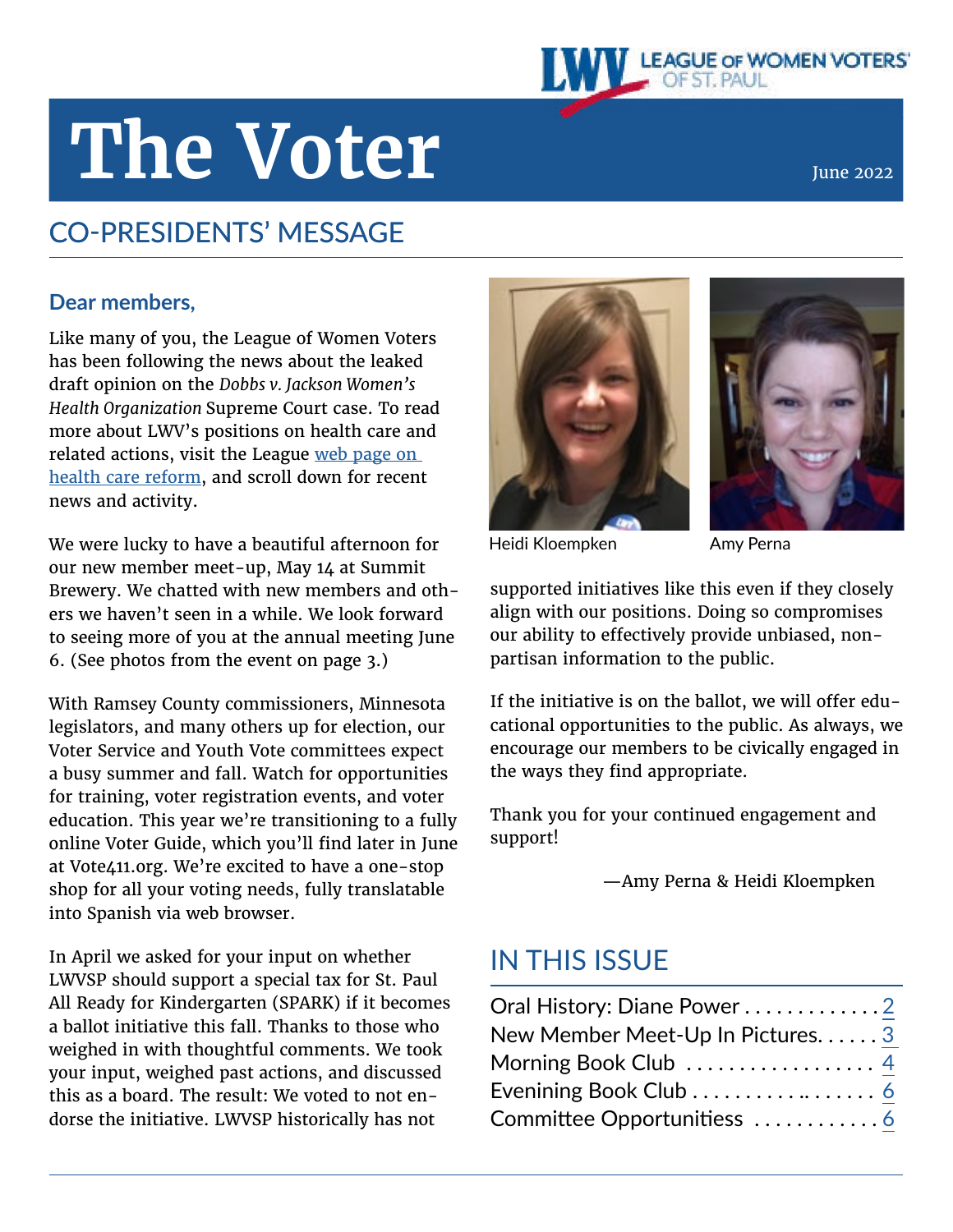# **Diane Power Remembers LVWSP's Role in Pre-Digital Elections**

*Diane Power has been an active LWVSP member since 1977. She had long-term involvement with the Election Returns Project, and eventually ran the program until the advent of computer assistance with counting votes.*

*These are excerpts from a May 3, 2022, conversation with LWVSP board member Cheryl Bailey.*

**Cheryl Bailey:** *Diane, can you remind us about how important the St. Paul League used to be on Election Night?* 



City Hall/Courthouse as well, to help fill in blanks and coordinate the process.

The League volunteer's job was to call the tally in to a group of us waiting at the old Montgomery Ward building on University Avenue. Sometimes they called from the precinct, if there was a phone they could use, and other times they'd go home and call from there. Our volunteers were on a non-public floor complete with desks, phones, and the comptometers [key-driv-

**Diane Power:** When I joined the St. Paul League in 1977, the first thing I joined was the Election Returns Project. Remember, we had no internet or cell phones, and the official results from elections could take a long time to be reported. The League set up an elaborate system, using about 200 volunteers for all of Ramsey County. We came up with results faster than the city could. The various press organizations like the AP and News Election Services, paid us big bucks—I think it was in the \$10- to-15,000 range—for our unofficial tallies.

#### *Cheryl: How did you do it?*

**Diane:** We had a huge group including the suburban Leagues, like Roseville, Maplewood, and Falcon Heights, with each volunteer going to a polling place before the doors closed at 8 p.m. The election judges expected them, and inspected the letter which confirmed their League identity. The judge gave us their voting results once the last vote was counted, for our member to call in to the central location we had set up. Then the election judge packed up their machines and papers, and drove to City Hall with their official documents. We had a couple League representatives at the

en, mechanical calculators], which the Ward's employees used. When we received a call with a precinct's numbers, we'd fill out a form and hand it to the Ward's comptometer [mechanical calculator] operator. The totals were given to the media who were on site with us. It was a valuable service for the public to know results as early as possible, and it was an important fundraiser for us. We kept up this work until the 1998 election. By then, the state had enough computer power to tally votes quickly, and the press had no need to pay us for our data.

#### *Cheryl: Where did the group move when Montgomery Ward closed?*

**Diane:** We used space in the First National Bank on 5th and Minnesota, downtown St. Paul. That was in the early 1980s, and I was at home with a baby by then. When we bought a computer for our home, I transferred the names of the Election Returns group of workers, probably around a hundred of us, from handwritten scribbles in a notebook to a data file. This was our first step into the computer age, and at first it just helped me send letters to members more easily. This led to us setting up a program for the vote tallies. I *continued on page 5*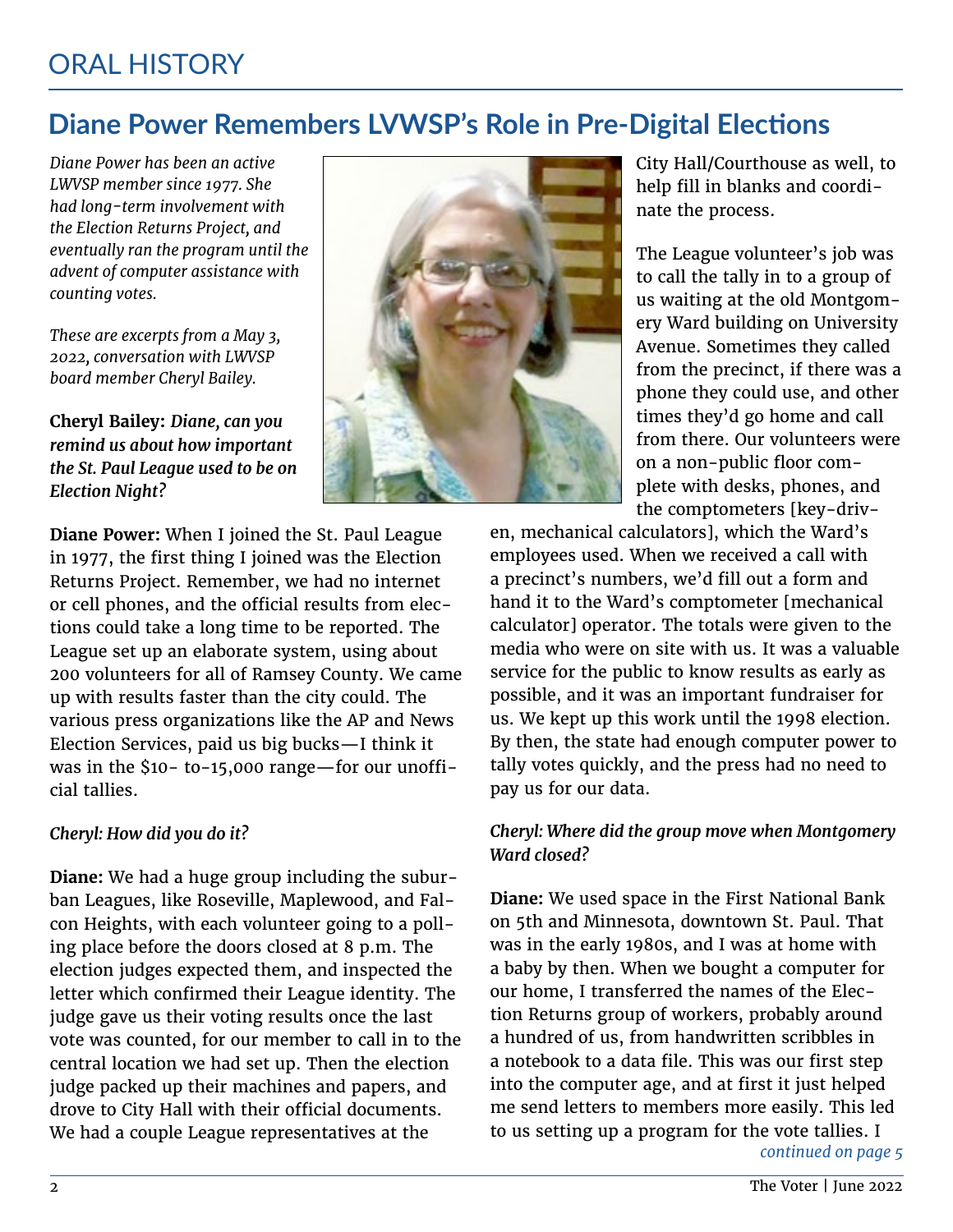

Ten members, longtime and new, came out for the new member meet-up May 14. It was a perfect spring day for a little beer and a lot of conversation on the patio at Summit Brewing.

Photos, clockwise from upper left: New member Bev Gause (with Theresa Peyton), board member Jacquelyn Kelly, new member Holly Windingstad, new member Cynthia Anderson, Board Co-Chair Heidi Kloempken and board member Nona Beining.





#### **Special Guest Suffragist Theresa Peyton**

Theresa Peyton (1880-1929) was a lawyer and suffragist who taught art in the St. Paul public schools while taking night classes at the St Paul School of Law (predecessor to Mitchell Hamline). (Her likeness in these photos was a gift from the Minnesota Historical Society following its "Extraordinary Women" exhibition.)

Peyton was active in several voting rights organizations and was the first and only president of the Minnesota Equal Franchise League.

"Since I have grown up," she once wrote," I have listened to anti-suffrage arguments and they have imressed me as about as logical as those I heard when I was a child."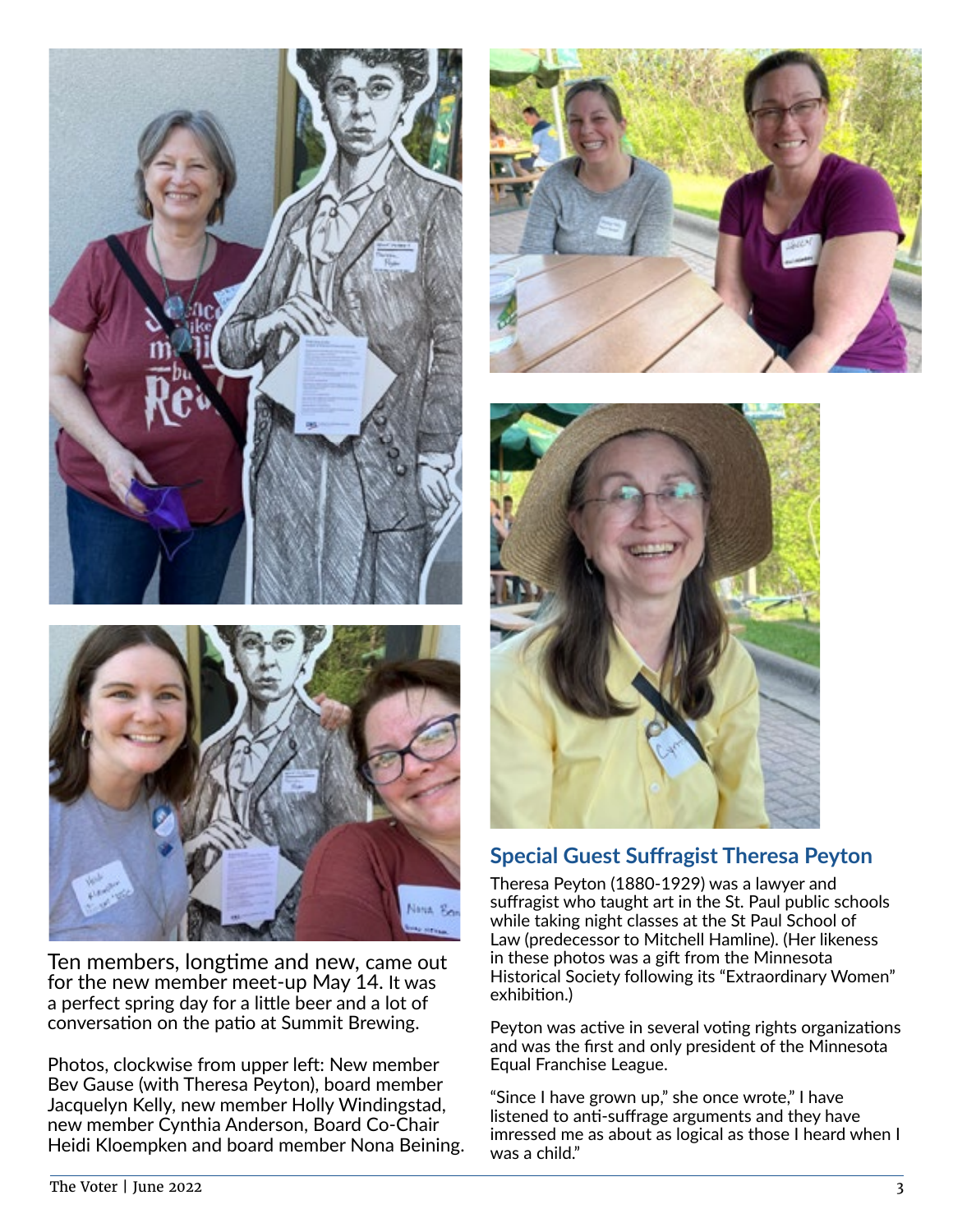# **Fiona Hill's Memoir Is Also a Spotlight on Inequality**

We met on May 11 to discuss Fiona Hill's book, *There is Nothing for You Here: Finding Opportunity in the 21st Century.* The book is a memoir, a history of Great Britain, and a spotlight on the inequalities in some of the wealthiest countries in the world. She sets forth her ideas on how to change this.

Hill grew up in northern England, daughter to a coalminer and a midwife, who struggled to make ends meet. Hill missed out on educational opportunities because the family couldn't afford them and faced discrimination because of her background and gender.

Hard work, perseverance, grant money, and the right people entering her life when she needed them helped her meet her educational goals. She became an expert in Russia and Eastern Europe and was appointed the Senior Director for Europe and Russia at the National Security Council under President Trump.

She uses her life story to demonstrate the importance of e education and offering job opportunities for disadvantaged young. The book ends with many ideas of how government, CEOs, philanthropists, and regular folks can help young and disadvantaged people get ahead in this world.

Our group talked about how we might apply Hill's ideas to our own community and how we must speak up for others and demand that our government work toward a more equitable society. We agree with Fiona Hill, who says there should be no forgotten people and no forgotten places.

#### **Two Videos of Note**

[Interview with Fiona Hill](https://www.youtube.com/watch?v=i-xuQLPEeZk 
) (9 minutes). The Late Show with Stephen Colbert, March 3, 2022

[A Conversation with Fiona Hil](https://www.youtube.com/watch?v=VsGpSY1Wcng )l (1 hour 23 minutes). Claremont McKenna College, March 11, 2022

#### **Ideas for Volunteering and Donating**

- [Tutor at a local library](http://sppl.org/volunteer/
).
- [Donate to libraries](https://thefriends.org/friends-advocacy/).
- Volunteer for a youth group, such as Boys and [Girls Club of St. Paul o](https://www.bgca.org/about-us)r [St Paul Youth Services](https://www.spys.org/).
- Work with a youth group at a church, synagogue, mosque, or temple.
- Mentor students through a college alumni association.
- Sponsor young students to attend school camps and donate to fund their extracurricular activities.

#### **Upcoming Meetings**

We meet June 8, 10 a.m., at the Highland Park Library, 1974 Ford Parkway. We'll discuss *Whiteness in Plain View: A History of Racial Exclusion in Minnesota,* by Chad Montrie.

We take the month of July off, then meet on August 10 to choose books for next season. Start making your list of recommended books!

Over the summer, we'll be reading *Lessons From the Edge: A Memoir by Marie Yovanovitch,* which we'll discuss in September.

—Mary Palmer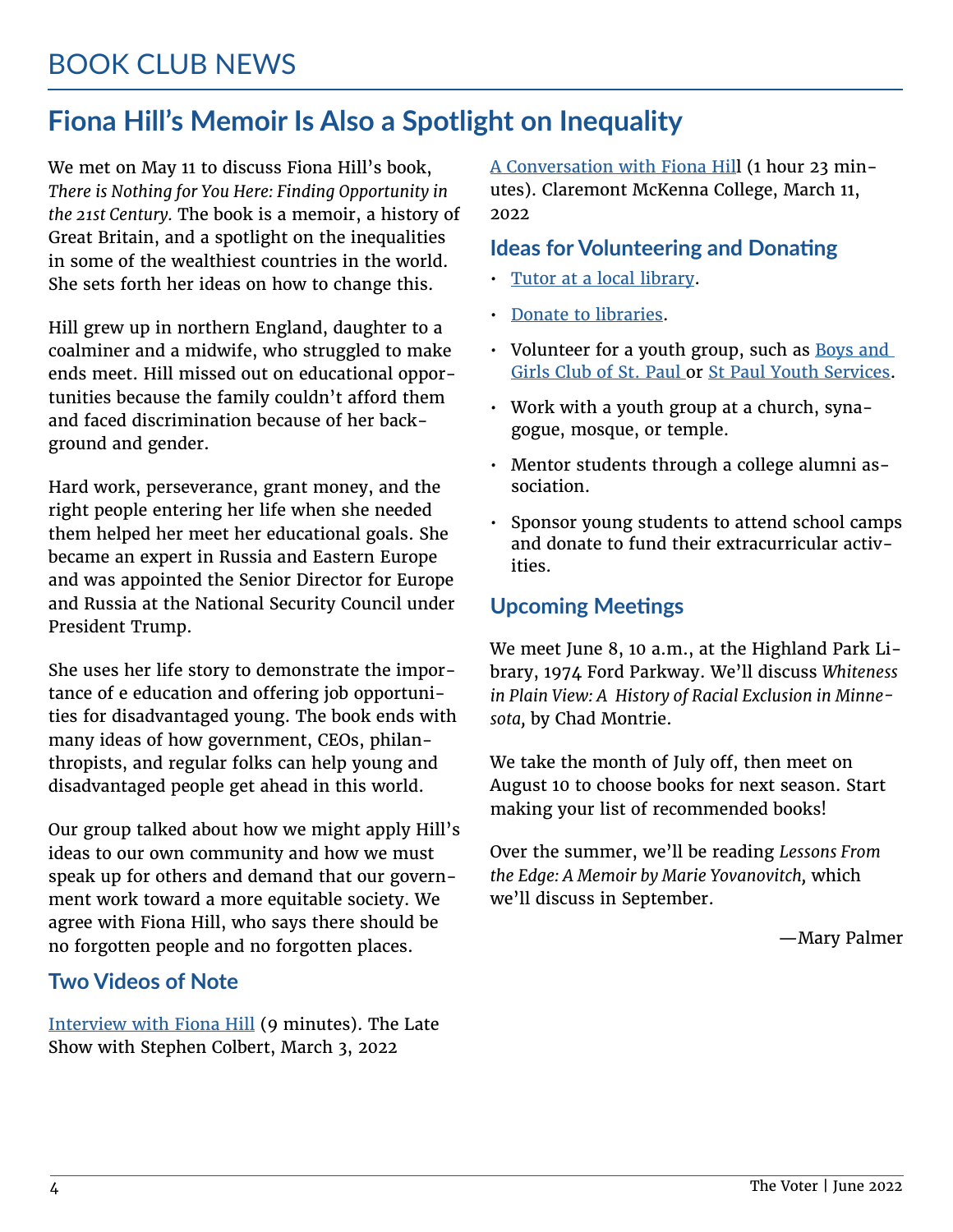#### *Diane Power continued from page 2*

remember Richard Newmark, Roger Anderson, and Owen Nelson, all husbands of experienced Leaguers at that time, working on this.

**Cheryl:** *There was some real turmoil in the 1990 gubernatorial election. Could you recall some of that night?*

**Diane:** That was an exciting election. The Independent-Republican candidate John Grunseth was taken off the ballot just a week or two before Election Day. [This occurred after a news story about his swimming nude in his pool with his daughter and her 12- and 13-year-old friends in 1981. When the story broke in October 1990, along with an account of more recent adultery, Grunseth withdrew from the race.] The late date forced the state to use paper ballots—for all of Minnesota—so they could add Arne Carlson's name. I knew it would take much, much longer to count these votes, so I had to recruit volunteers willing to stay up all night. We didn't leave the City Hall until about 6 a.m., and the official count wasn't complete until Thursday. [Arne Carlson defeated DFLer Rudy Perpich in that election, 50.1% to 46.8%.]

#### *Cheryl: I've heard you have a story about election night when Jesse Ventura was running—can you fill us in?*

Diane: Yes! I have such vivid memories of that night. Jesse Ventura ran for governor in 1998 with the Reform Party, against GOP Mayor Norm Coleman and DFL AG Skip Humphrey. He spent far less on his campaign than the other candidates, had a very flamboyant personality, and had virtually no experience in Minnesota politics. Needless to say, he was not expected to make much of a showing.

On Election night, we were once again in a bank building, awaiting the calls from our League volunteers with their precinct vote totals. We were lucky to have several teenagers running the sheets back and forth for us to tally. Shortly after 8 p.m., one of the teens looked down at his precinct tally sheet, and said, "Jesse's winning this one." Moments later, a different teen told us, "He's winning this one, too." The group realized something was happening on the East Side. We scrounged up a portable TV set, got terrible re-

**In 1990, a late change in candidate forced the state to use paper ballots. "I had to recruit volunteers willing to stay up all night. We didn't leave City Hall until about 6 a.m."**

ception with all the thick brick walls in the bank, and gathered around the best we could to see the local news coverage while we continued our counts. It really was a fascinating night, and we felt special to have been the first to realize that Jesse Ventura was pulling 0ff a huge upset and would win the race. (Ventura won 37%, Coleman 34.3%, and Humphrey 28.1%.)

#### *Cheryl: Would you care to share a little of your background?*

**Diane:** Sure. I grew up in Tower, Minnesota, a town famous for its frigid winter temps. My dad's family were Cornish miners who moved to Minnesota to establish and work the Soudan mine. My mom had a big French-Canadian family in Wabasha. I attended Vermilion State Junior College and the University of Minnesota for my BA in mathematics and a minor in poly sci. Later I got my master's in library science. I worked at the public library (1974-80), the Legislative Library in the State Office Building ('84-2001), and at Hamline University. I did a special project with Elmer Andersen's artifacts and donations to the University of Minnesota.

When I worked at the St. Paul Public Library in cataloging, a co-worker, Roz Jacob, got me interested in the League, brought me to her house for a meeting, and convinced me to join. The Election Returns Project was right up my alley—I see my-